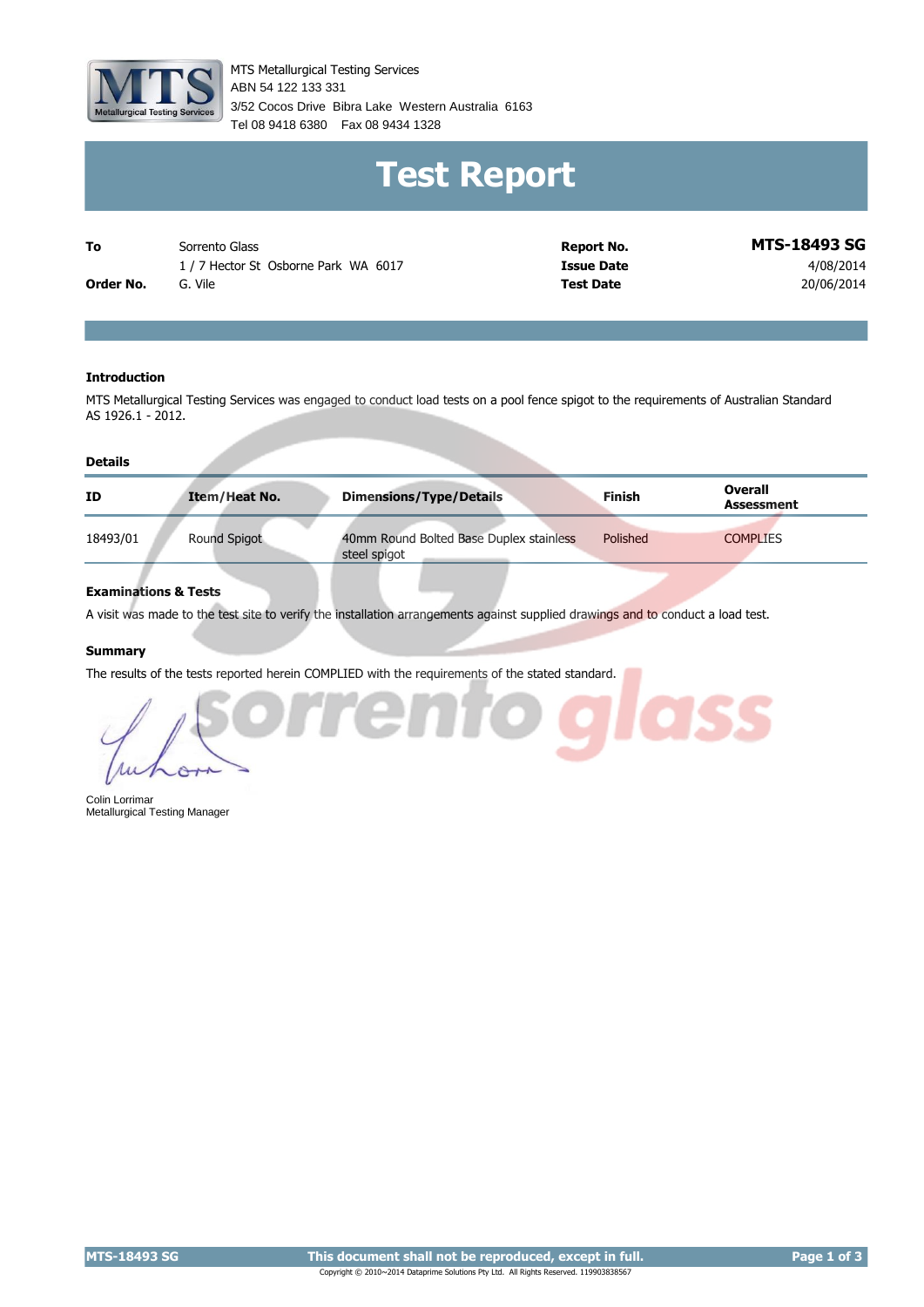

MTS Metallurgical Testing Services 3/52 Cocos Drive Bibra Lake Western Australia 6163 Tel 08 9418 6380 Fax 08 9434 1328 ABN 54 122 133 331

## **Results**



The 40mm round bolted base spigot



The spigot was installed in accordance with the details of this drawing, modified to suit the 100mm thick floor at the test site.